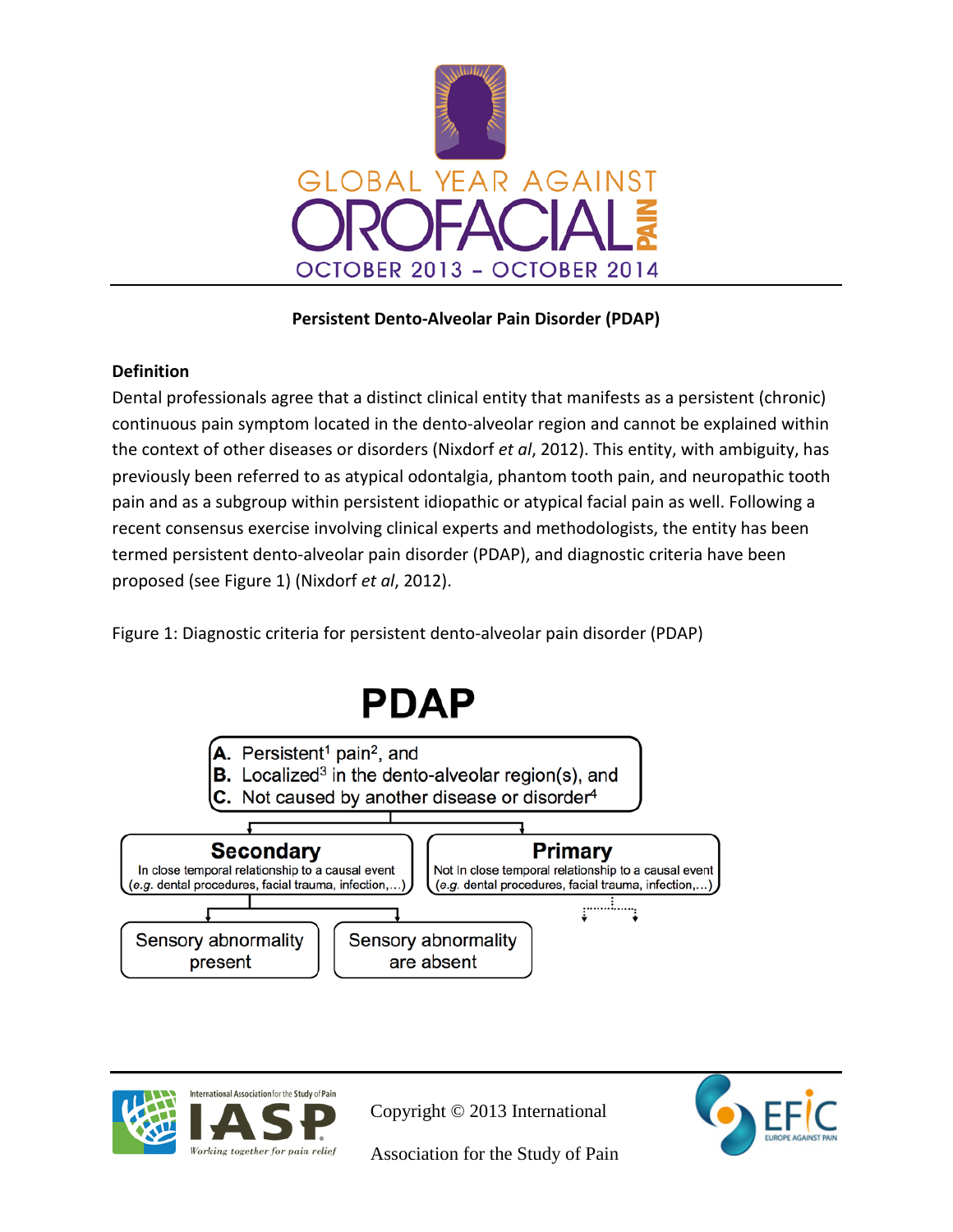

# **Criteria**

<sup>1</sup> Persistent—meaning pain present at least 8 hours/day ≥15 days per month for ≥3 months' duration

 $2$  Pain—as defined as per IASP criteria (includes dysesthesia)

 $3$  Localized—meaning the maximum pain defined within an anatomical area

 $4$  Extent of evaluation nonspecified (dental, neurological exam  $+/-$  imaging, such as intra-oral, CT and/or MRI)

# **Epidemiology**

An accurate estimate for the prevalence of PDAP is unavailable because existing studies have used convenience sampling from clinical populations. A systematic review determined the frequency of nondental pain following root canal treatment (endodontics), which was 3.4%, thus giving an estimate of the upper limit (Nixdorf *et al*, 2010). A further review of the data available restricting its search to articles reporting information consistent with PDAP suggested a frequency of 1.6%, following dental treatment involving removal of the sensory nerve, such as extraction or root canal treatment (Nixdorf & Moana, 2011).

One paper in the literature provides data on potential risk factors for PDAP following root canal therapy identifying extended duration of preoperative pain, presence of other chronic pain problems, female gender, and a history of painful treatment in the orofacial region as statistically significant risk factors for PDAP (Polycarpou *et al*, 2005).

# **Pathophysiology**

The mechanisms that have been proposed to be involved in PDAP are psychological or neuropathic in nature. Psychosocial factors in patients with PDAP have only been investigated using case-control studies (Jacobs *et al*, 2002; List *et al*, 2007; Takenoshita *et al*, 2010). These studies reported higher values of various measures of psychological distress in patients with



Copyright © 2013 International

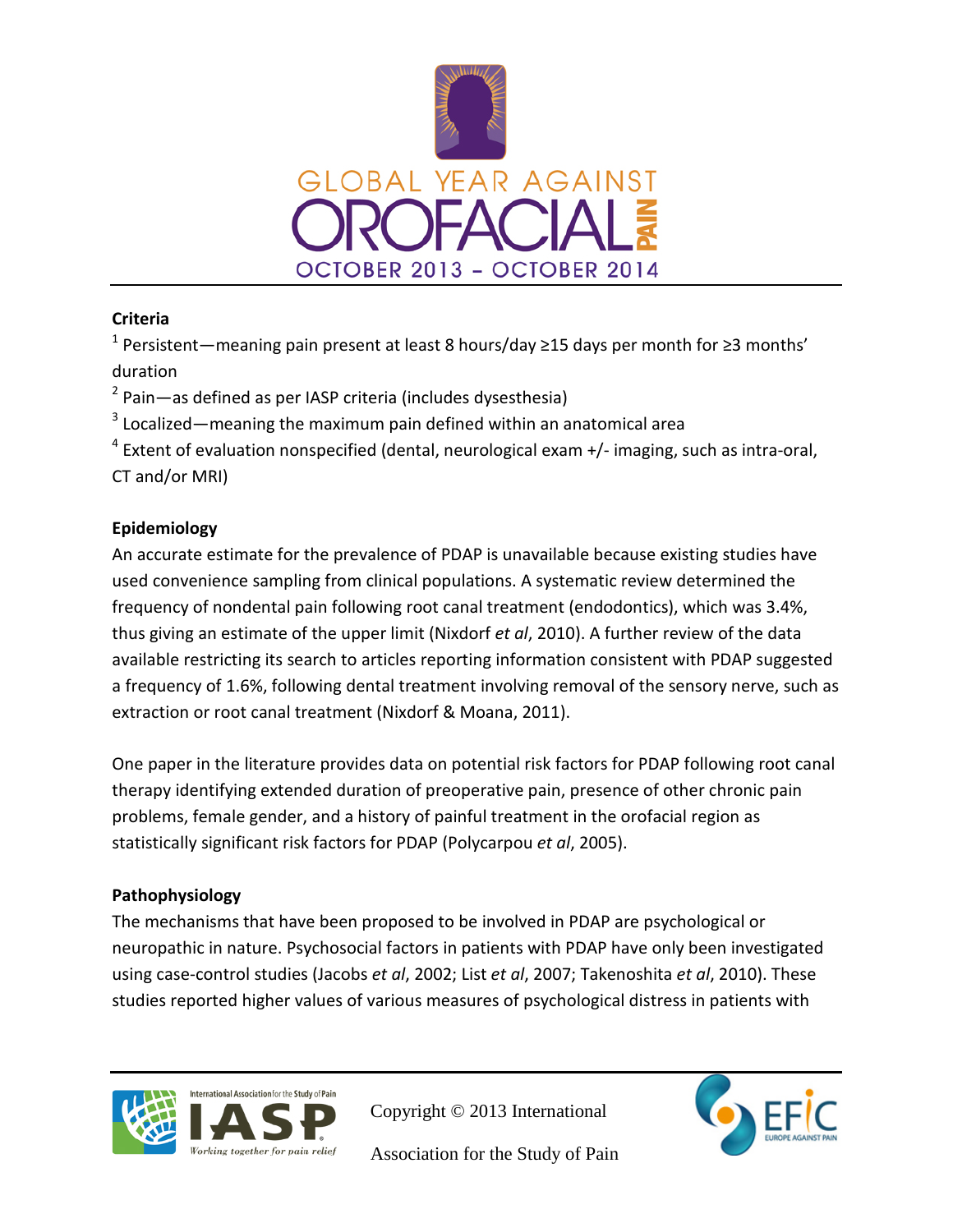

PDAP, an expected observation in patients with chronic pain. Neuropathic factors in patients with PDAP have also only been investigated using case-control studies using psychophysical assessments (*e.g*., Jacobs *et al*, 2002; List et al, 2009; Zagury *et al*, 2012; Baad-Hansen *et al*, 2013).

Using a battery of psychophysical tests, patients with PDAP have highly variable responses. Across the data available, there appears to be a tendency towards a lowered pain threshold to stimuli, as well as increased pain intensity and duration with suprathreshold stimuli. Brainstem function, via the blink reflex, demonstrated a delayed response (Baad-Hansen *et al*, 2005), and local anaesthetic block of the peripheral somatic innervation did not significantly reduce pain in half of those with PDAP (List *et al*, 2006). Given the variation, PDAP likely involves heterogeneous alterations of nerve function affecting both the peripheral and central nervous systems.

## **Treatment**

No randomized controlled trials assessing treatment outcomes have been reported; therefore, care is based on expert opinion and empirical observations. Case-series data suggest that reduction in pain intensity with antiepileptic and tricyclic antidepressant medications taken orally has been helpful (Pigg *et al*, 2013). Reports of peripherally applied medications in the oral tissues have shown some promise (Heir *et al*, 2008), but they lack sufficient preclinical data about safety. Besides pharmacotherapy approaches to treatment, multidisciplinary management approaches to care that include health psychology treatments, such as cognitive behavioural therapy, interpersonal therapy, and autonomic regulation (e.g., mindfulness, relaxation) are thought to be helpful.

Addressing comorbid mood and personality disorders, when present, are thought to be helpful given their efficacy in other chronic pain conditions. This extends to temporomandibular



Copyright © 2013 International

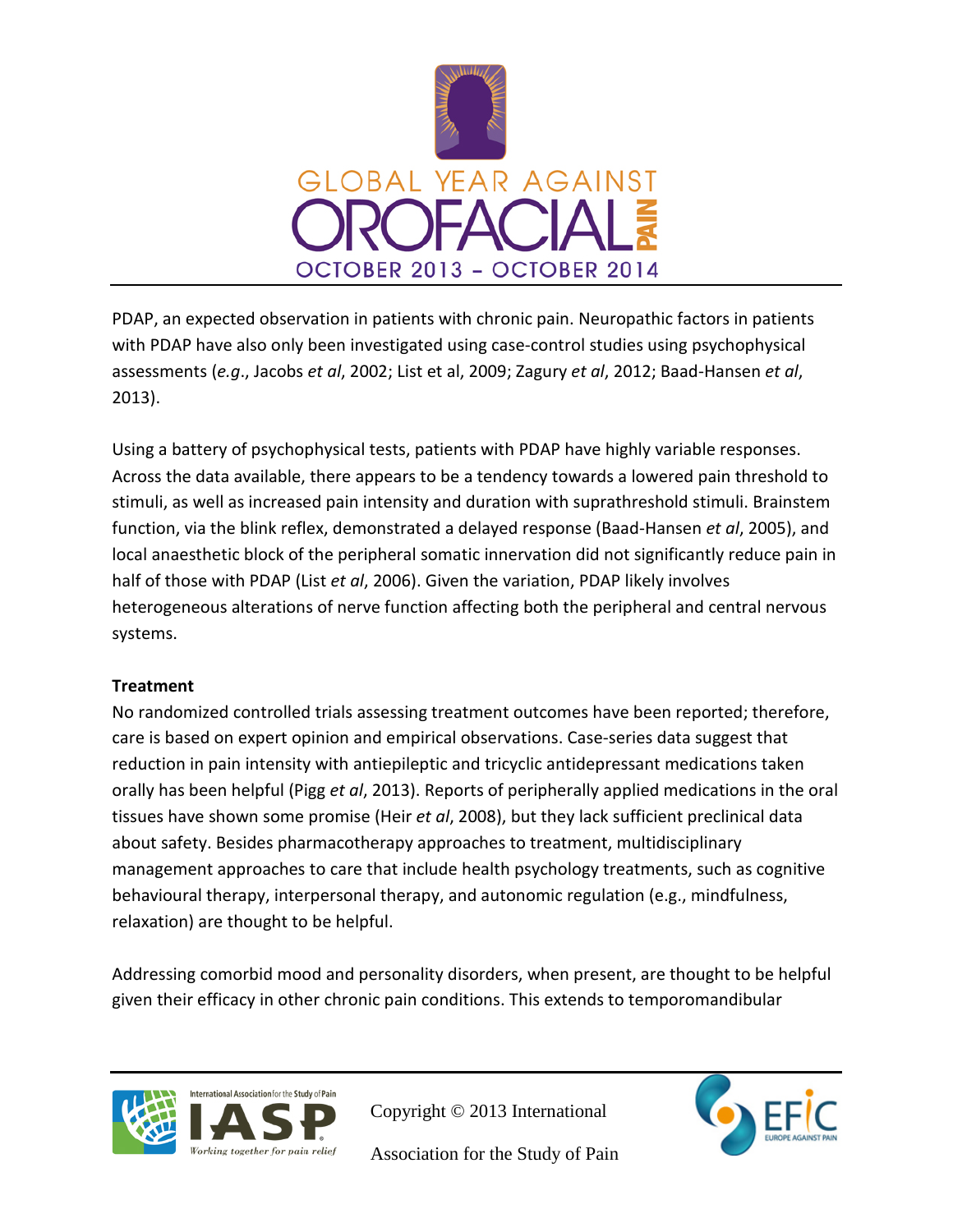

disorders (TMD), which are comorbid with PDAP in half of patients (List *et al*, 2007). Also, avoidance of invasive and irreversible treatments that involve local tissue injury (i.e., root canal treatment, tooth extraction, implant placement) is recommended because repeated application of such dental procedures is thought to perpetuate the pain. Further, self-care recommendations should not be overlooked; these include optimistic counselling, reducing stimulation of the affected tissues, and modification of oral hygiene practices.

#### **Prognosis**

Results of empirically based treatment have varying responses, meaning some patients obtain significant pain relief while others obtain none. Long-term data, albeit limited, suggest that up to one-third of patients perceive considerable improvement, and 10% become pain free over a seven-year time frame (Pigg *et al*, 2013). Repeated dental procedures in the painful dentoalveolar area do not relieve the patient's pain, and such surgical interventions are associated with the continued persistence of this pain.

## **References**

Baad-Hansen L, List T, Jensen TS, Leijon G, Svensson P. Blink reflexes in patients with atypical odontalgia. *J Orofac Pain* 2005;19:239-247.

Baad-Hansen L, Pigg M, Ivanovic SE, Faris H, List T, Drangsholt M, Svensson P. Intraoral somatosensory abnormalities in patients with atypical odontalgia--a controlled multicenter quantitative sensory testing study. *Pain* 2013;154:1287-1294.

Heir G, Karolchek S, Kalladka M, et al. Use of topical medication in orofacial neuropathic pain: A retrospective study. *Oral Surg Oral Med Oral Path Oral Rad and Endo*d 2008;105:466-469.



Copyright © 2013 International

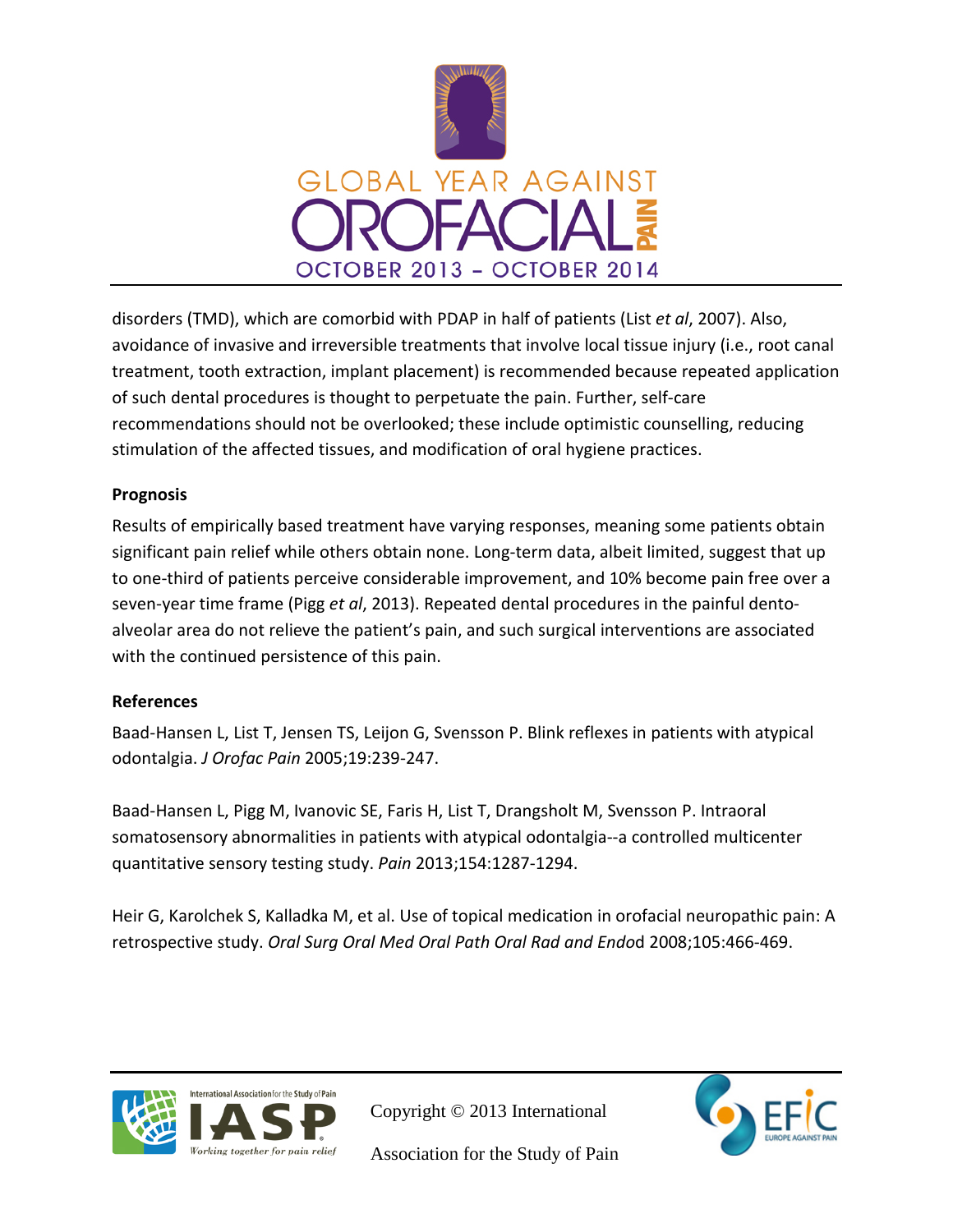

Jacobs R, Wu CH, Goossens K et al. A case-control study on the psychophysical and psychological characteristics of the phantom tooth phenomenon. *Clin Oral Investig* 2002;6:58- 64.

List T, Leijon G, Helkimo M, Oster A, Svensson P. Effect of local anesthesia on atypical odontalgia-A randomized controlled trial. *Pain* 2006;122:306-314.

List T, Leijon G, Helkimo M, Oster A, Dworkin SF, Svensson P. Clinical findings and psychosocial factors in patients with atypical odontalgia: A case-control study. *J Orofac Pain* 2007;21:89-98.

List T, Leijon G, Svensson P. Somatosensory abnormalities in atypical odontalgia-A case-control study. *Pain* 2009;139:333-341.

Nixdorf DR, Moana-Filho EJ, Law AS, McGuire LA, Hodges JS, John MT. Frequency of nonodontogenic pain after root canal therapy: A systematic review and meta-analysis. *J Endod* 2010;36:1494-1498.

Nixdorf D, Moana-Filho E. Persistent dento-alveolar pain disorder (PDAP): Working towards a better understanding. *Review Pain* 2011;5:18-25.

Nixdorf DR, Drangsholt MT, Ettlin DA et al. Classifying orofacial pains: A new proposal of taxonomy based on ontology. *J Oral Rehabil* 2012;39-161-169.

Pigg M, Svensson P, Drangsholt M, List T. Seven-year follow-up of patients diagnoses with atypical odontalgia: A prospective study. *J Orofac pain* 2013;27:151-164.



Copyright © 2013 International